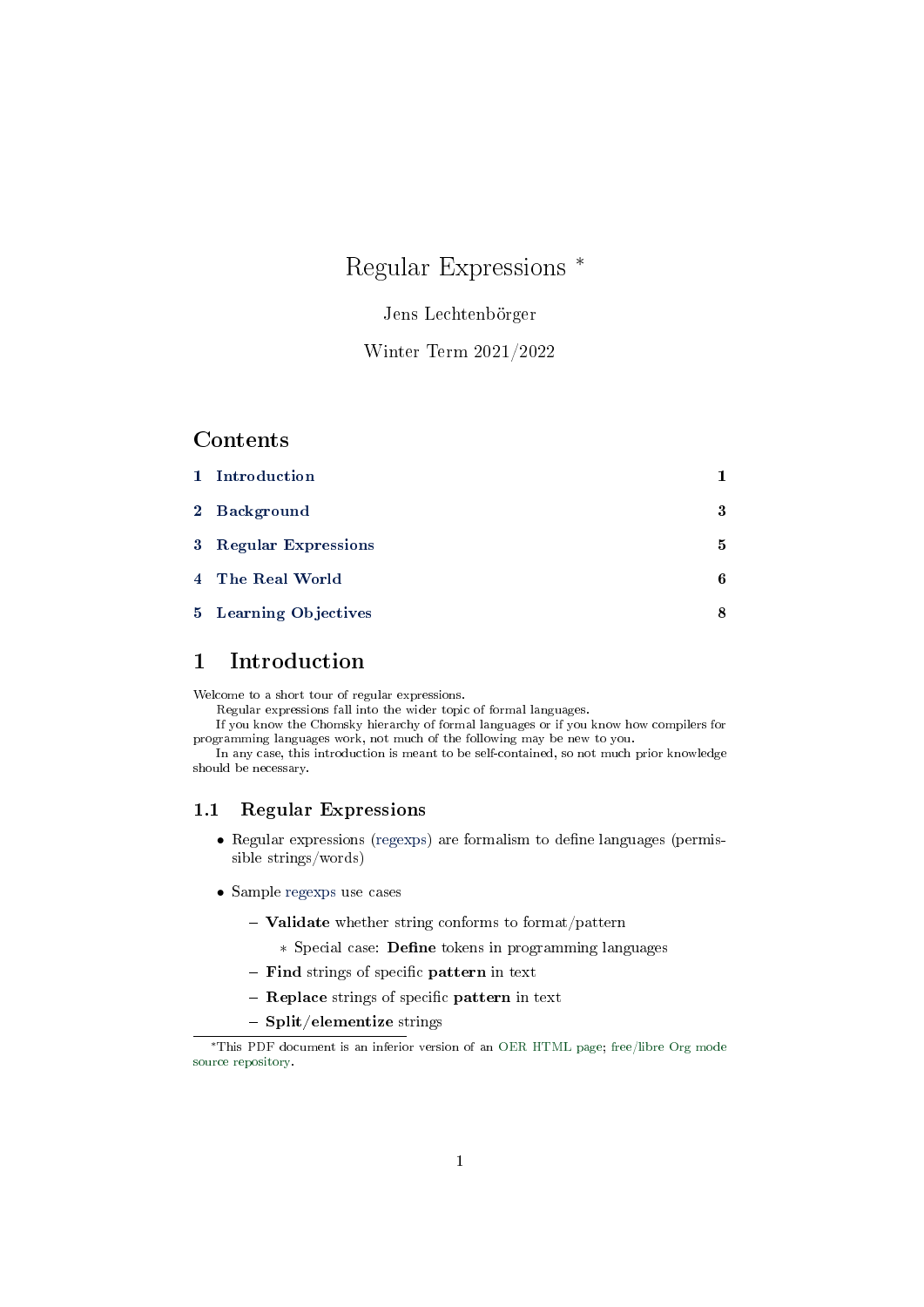Regular expressions are a formalism to dene formal languages.

For our purposes it is sufficient to understand a formal language as a set of strings.

So, some strings are part of a given language while others are not.

The notion of string here should be interpreted quite broadly.

For example, a string may or may not represent a syntactically valid program in the language Java.

The purpose of regular expressions is narrower, though.

Instead of entire programs, here the focus is on individual parts, sometimes called tokens. For example, we can use regular expressions to define the set of valid variable names in a programming language or the set of valid telephone numbers in a data integration setting.

Further use cases are shown on the slide here.

#### 1.2 Regular Expression as Tool

- Versatile tool
	- $-$  In most programming languages
	- $-$  In reasonable text editors
	- $-$  In UNIX command line tools, e.g., grep, sed
	- In data profiling tools (patterns for phone numbers, e-mail addresses,  $\text{URIs}, \ldots$
	- In data integration tools (matching of various formats to standardized representation)

In computing, regular expressions are widely spread.

Functionality for search and replace based on regular expressions exists in most programming languages, in better text editors, and in special-purpose tools.

In our class context, you find regular expressions in data profiling and data integration tools, which is why you may want to learn more about them.

#### 1.3 Regexp Facts

- Regexp matching can be implemented via finite-state automata
	- $-$  Some implementations such as [Rust's regex](https://docs.rs/regex/1.3.7/regex/) guarantee linear-time behavior
	- Others may come with backtracking and **exponential** run-time, [break](https://blog.cloudflare.com/details-of-the-cloudflare-outage-on-july-2-2019/)[ing the Internet](https://blog.cloudflare.com/details-of-the-cloudflare-outage-on-july-2-2019/)
- Regular expressions and (deterministic or non-deterministic) finite state automata specify precisely the same languages, namely the regular languages
	- There is no regexp to match correctly nested (arbitrarily deeply) parenthesized expressions
		- \*  $(E.g., " (1 + (2 * ((3 * ... )... )... )...)")$
		- ∗ Reason: nite memory!
		- ∗ Regular languages vs context-free languages, [Chomsky hierarchy](https://en.wikipedia.org/wiki/Chomsky_hierarchy)

This slides mentions two facts about regular expressions, for which actually formal proofs exist.

First, every regular expression can be implemented via a finite-state automaton, which is a particular machine model for computation where only a finite amount of memory is available.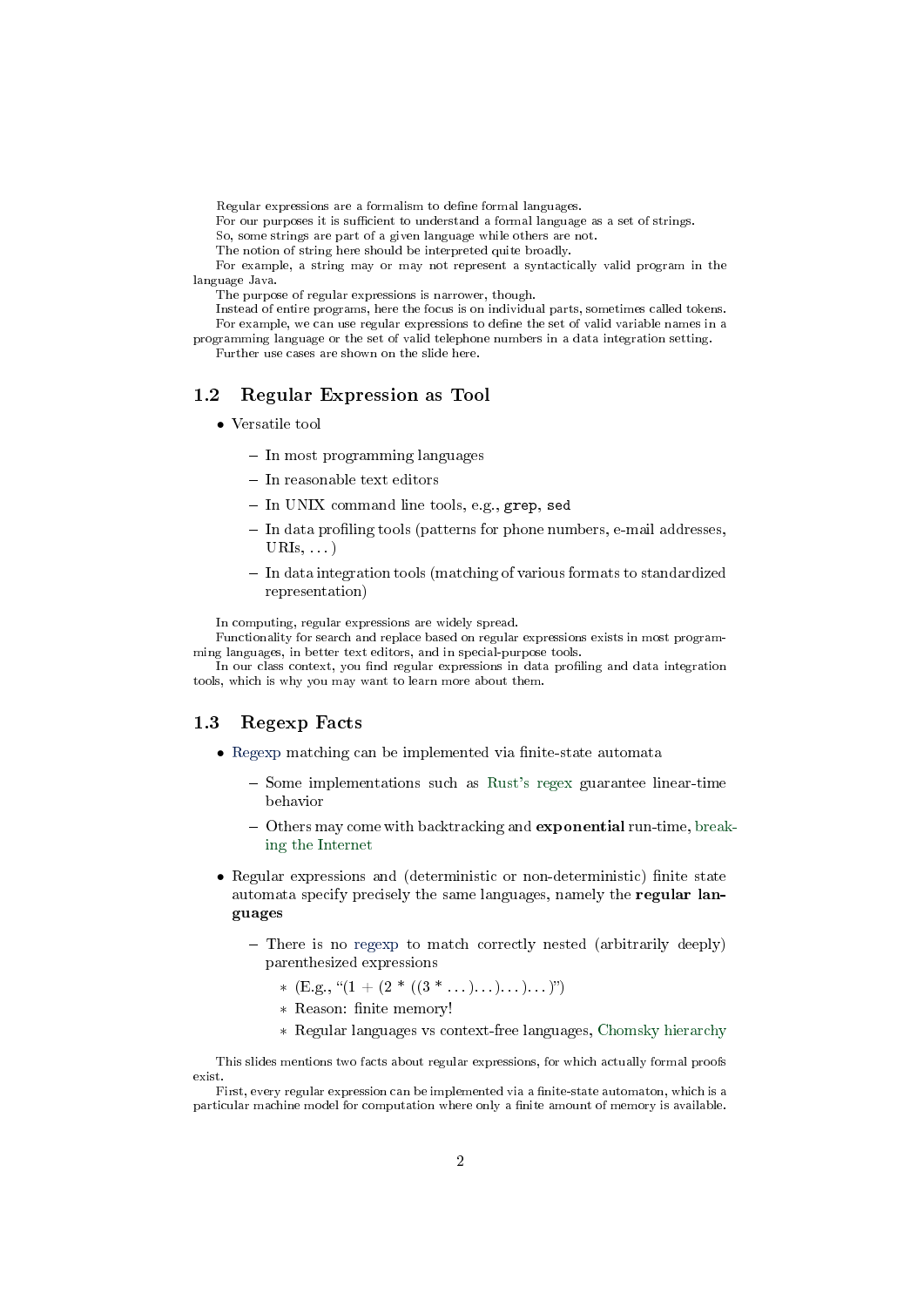Second, the expressive power of regular expressions is limited as far as formal languages are concerned.

A famous example of a language that cannot be dened via a regular expression is that of properly nested parentheses.

Different classes of languages can be arranged in the so-called Chomsky hierarchy, about which you can learn more at Wikipedia or in textbooks on theoretical computer science or on compiler construction.

Those classes of languages include regular languages, defined by regular expressions, context-free languages, which include parenthesized expressions and are fundamental in the definition of programming languages, and more.

# <span id="page-2-0"></span>2 Background

#### 2.1 Alphabets, Words, and Languages

- Alphabet  $=$  finite set of symbols, e.g.:
	- Latin characters
	- Digits
	- ASCII, UTF-8
	- $-$  Keyboard alphabet
- Word (over alphabet A) = String (over alphabet A) = finite sequence of symbols (over alphabet A)
	- $-\epsilon$  denotes the **empty** word (no symbols)
- Language (over alphabet A) = set of words (over alphabet A)

To define a formal language, we start from an alphabet, which is just a finite set of symbols.

Typical examples of alphabets are shown here.

Given an alphabet, a word is a finite sequence of symbols.

The empty sequence or word is usually represented with epsilon.

This notion of word is somewhat counter-intuitive as a Java program can be perceived as a single word (while is consists of words at the same time).

Given an alphabet, a language is a set of words, for example the set of syntactically correct Java programs or the set of valid telephone numbers.

#### 2.2 Operations on Words

• If v and w are words, then vw is a word, the concatenation of v and w

 $-E.g., v = data, w = integration.$  Then  $vw = data integration$ 

- $\epsilon$  is the neutral element w.r.t. concatenation, i.e.,  $\epsilon w = w \epsilon = w$  for all words w
- If w is a word and k a non-negative integer then the **power**  $w^k$  is defined as follows:

 $- w^0 = \epsilon$  $- w^{k} = w^{k-1}w$  for  $k > 0$ 

 $\bullet$  E.g.;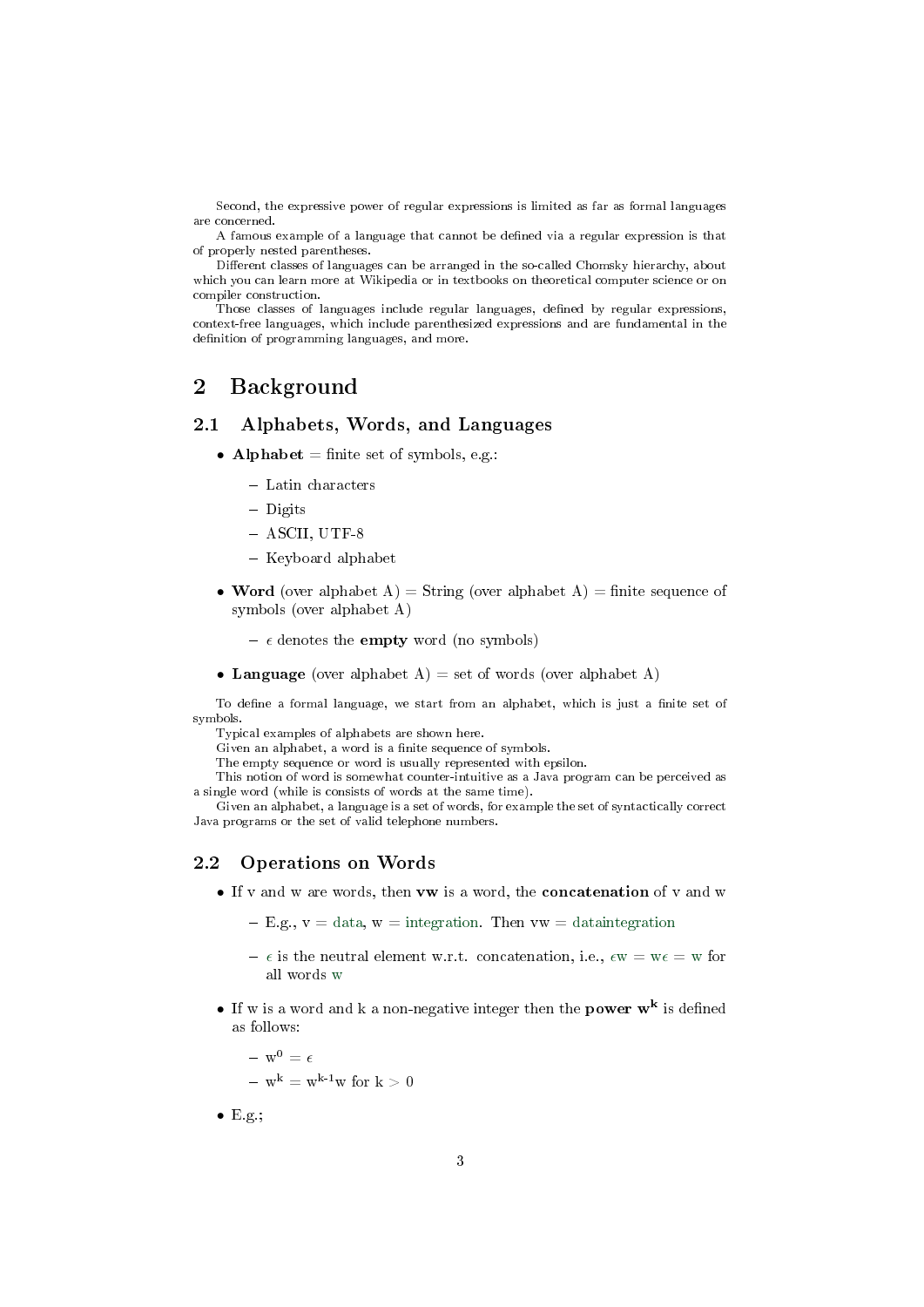$-\mathrm{data}^1 = \mathrm{data}^0 \mathrm{data} = \mathrm{data} = \mathrm{data}$ 

 $-\mathrm{data}^2 = \mathrm{data}^1 \mathrm{data} = \mathrm{data} \mathrm{data}$ 

A typical operation on words is the concatenation, which just means writing words one after the other, without any intermediate symbol.

By definition, concatenating a word w with the empty word, epsilon, does not change w. Repeated concatenation is represented with powers and defined recursively as shown here. Raising to the power zero always results in epsilon, while for a word w the result of w to

the  $k$  is defined as  $w$  to the  $k$  minus one, concatenated with  $w$ . Examples for that definition are shown here.

#### 2.2.1 Quiz on Words

#### 2.3 Operations on Languages

#### 2.3.1 Let L and M be languages

- L ∪ M is usual set union
- LM = {  $vw | v \in L$  and  $w \in M$  } (concatenation)
- $\bullet\,$  L  $^*=\mathrm{L}^0\,\cup\,\mathrm{L}^1\,\cup\,\mathrm{L}^2\,\cup\,\mathrm{L}^3\,\cup\ldots\,$  (Kleene star/closure)
	- Where  $L^0 = \{\epsilon\}$  and  $L^{k+1} = L^k L$   $(k > 0)$
	- Zero or more concatenations of L with itself
- $L^+ = L^1 \cup L^2 \cup L^3 \cup \ldots$  (positive closure)
	- One or more concatenations of L with itself

For the definition of regular expressions, we need certain operations on languages.

First, as languages are sets of words, we can compute their set union. Second, the concatenation of two languages results in the set of words that arise from

concatenations of pairs of words from the original languages.

Third, the so-called Kleene star, denoted by L star, represents zero or more concatenations of some language.

Finally, L plus denotes one or more concatenations of L.

#### 2.3.2 Language Operation Examples

- L<sub>1</sub> = {  $\epsilon$ , ab, abb }, L<sub>2</sub> = { b, ba }
- $L_1 L_2 = ?$
- $L_2 L_1 = ?$
- $L_1^3 = ?$
- $L_2^3 = ?$

This slide shows two languages and asks you to apply some operations.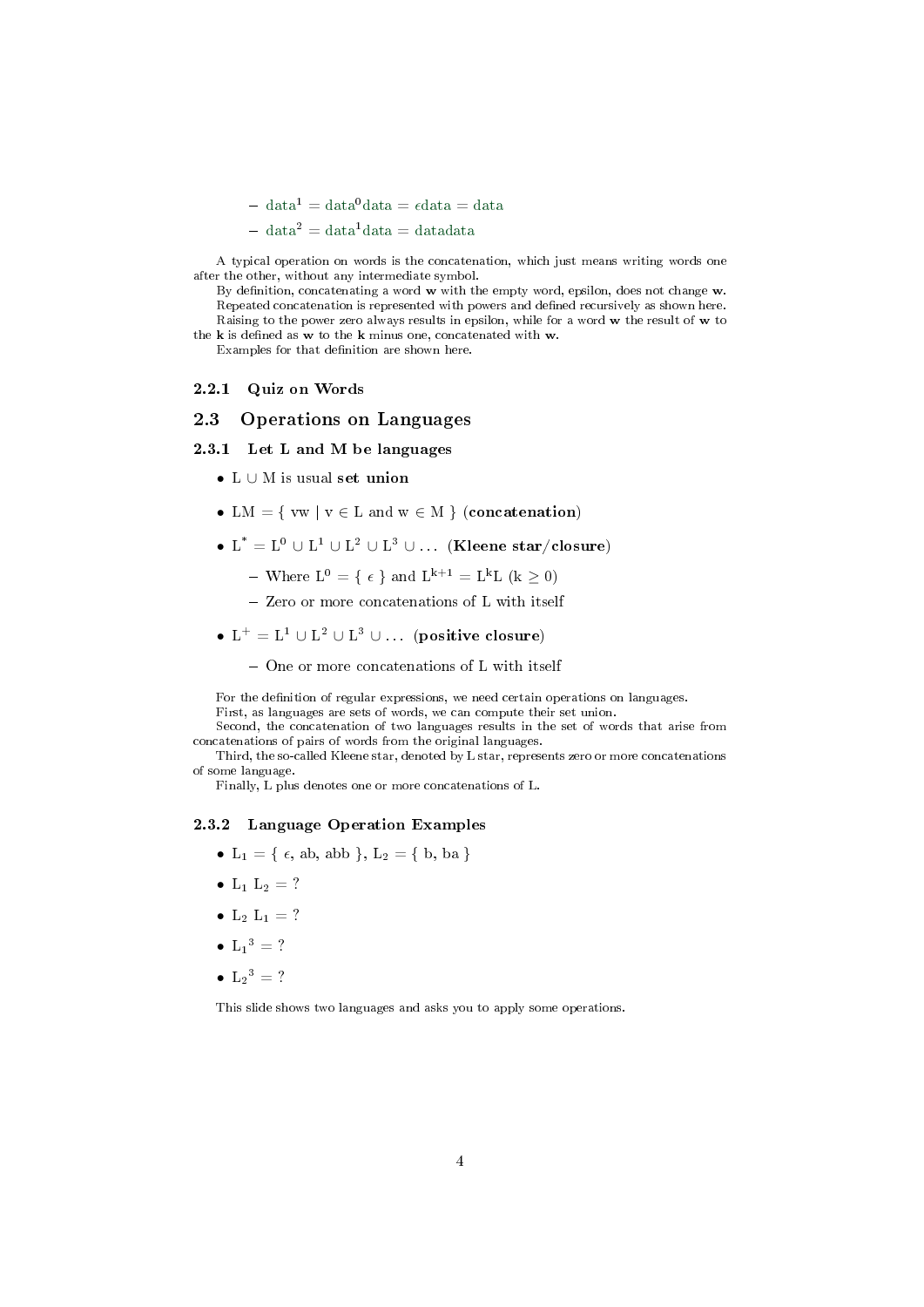#### 2.3.3 Quiz on Language Operations

# <span id="page-4-0"></span>3 Regular Expressions

### 3.1 Regexp Definition

- Regexps and their languages (over alphabet A) defined recursively as follows
	- 1.  $\epsilon$  is a regexp with  $L(\epsilon) = {\epsilon}$
	- 2. a is a regexp with  $L(a) = \{a\}$  for every symbol  $a \in A$
	- 3. Let r and s be regexps with languages  $L(r)$  and  $L(s)$ .

$$
-\ (r)|(s)\text{ is a regexp with }L((r)|(s))=L(r)\,\cup\,L(s)
$$

- ∗ Alternative
- $-$  (r)(s) is a regexp with  $L(f(x)(s)) = L(r) L(s)$ 
	- ∗ Concatenation
- $(r)^*$  is a regexp with  $L((r)^*) = (L(r))^*$ 
	- ∗ Kleene star
- (r) is a regexp with  $L(f(r)) = L(r)$

We are now ready to define regular expressions, which in turn define languages.

- The empty word is a regular expression, whose language contains nothing but the empty word.
- Also, each individual symbol is a regular expression, whose language contains nothing but the symbol as a word.

Recursively, four rules allow to construct more complex regular expressions from given regular expressions.

First, the vertical bar denotes an alternative, so the resulting language is the union of the original languages.

Second, the concatenation of regular expressions is again a regular expression, whose language is the concatenation of the original languages.

Third, the Kleene star can be applied to a regular expression, which results in the language obtained by applying the Kleene star to the original language.

Fourth, parentheses can be applied without changing the defined language.

### 3.2 Parentheses

- $\bullet$  By definition, regexps contain many parentheses
- Reduction of amount of parentheses via precedence rules for operators
	- $-$  Kleene star  $>$  Concatenation  $>$  Alternative
	- $-$  E.g.:  $((a)(a))|(((a)(b))^{*}(c)) = aa|(ab)^{*}c$

Here you see typical conventions to avoid parentheses based on precedence rules.

### 3.3 Regexp Matching

- Regexp E **matches** word w if  $w \in L(E)$
- $E_1 = data$ 
	- $-L(E_1) = \{ data \}$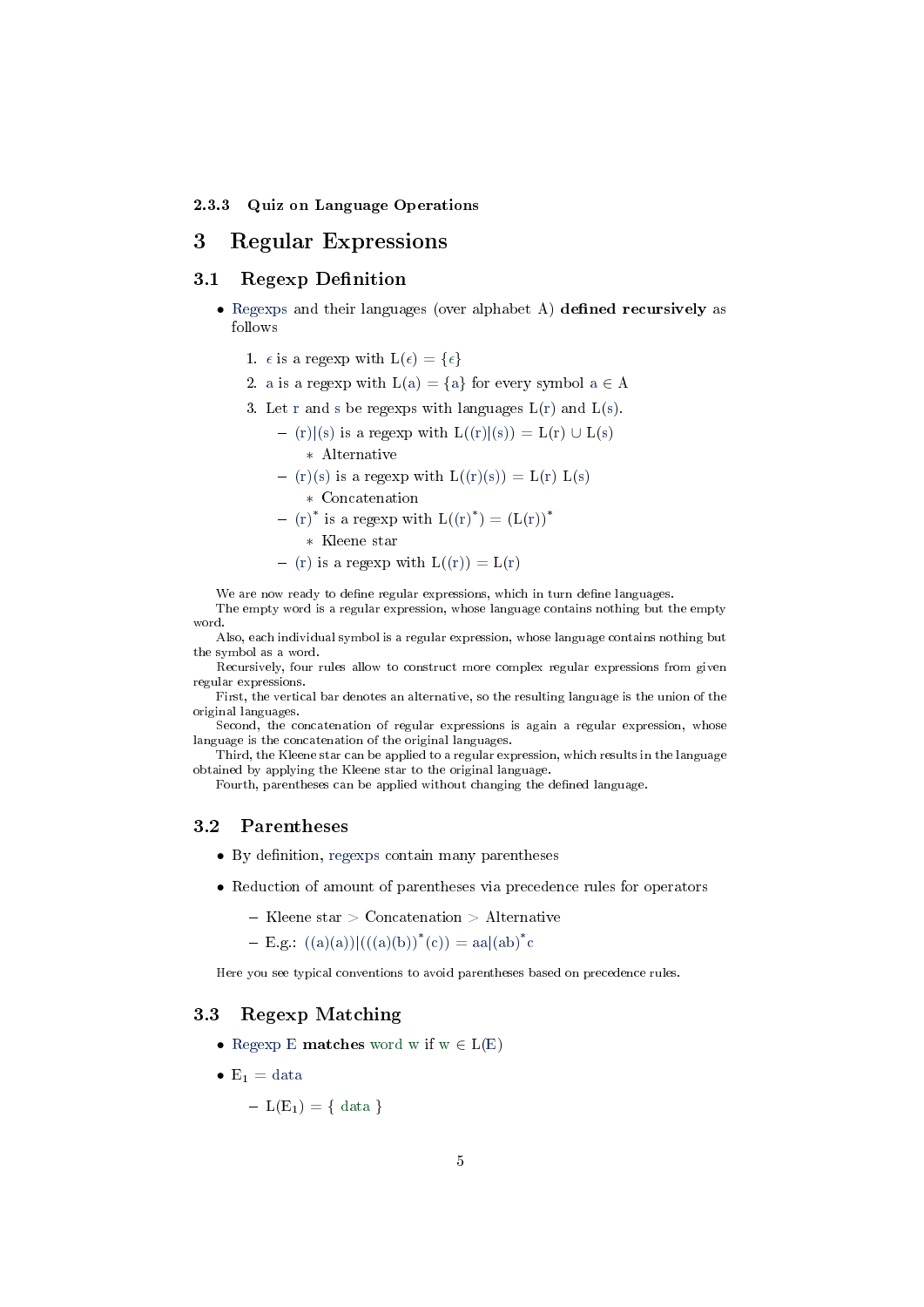- $-E_1$  matches data (but not integration)
- $E_2 = (data)|(integration) = data|integration$ 
	- $-L(E_2) = \{ data, integration \}$
	- $-$  E<sub>2</sub> matches data and integration (but not dataintegration)
- $E_3 = (E_2)^*$  $-L(E_3) = ?$

A regular expression can be understood as pattern, which is matched against strings. Precisely, a word matches regular expression E if the word is an element of the language defined by E.

You see two examples here and are instructed to think about a third one.

#### 3.3.1 Quiz on RegExp Language

# 3.4 Major Regexp Shorthands

- E regular expression,  $n < m$  integers
	- $E + E = EE^*$  (at least one E)
	- $-E$ ? = E| $\epsilon$  (E is optional)
	- $-E{n,m} = E^{n} |E^{n+1}|... |E^{m}$  (n to m repetitions of E)
- Alphabet  $A = \{ a1, a2, \ldots, an \}$ 
	- $-$  . = (a1|a2|...|an) (dots represents any symbol of A)
	- $[-[a_{i1}a_{i2}... a_{ik}] = (a_{i1}|a_{i2}|... |a_{ik})$  (set of symbols)
	- $[-\int a_{i1}a_{i2} \ldots a_{ik}]$  (complemented set; all symbols except  $\{a_{i1}, a_{i2}, \ldots, a_{ik}\}$  $a_{ik}$ }
- In practice, symbols of alphabets are ordered (e.g.,  $a < c < z$ ;  $1 < 9$ )

$$
- a', a'' \in A, a' < a''. \text{ Then } [a'-a''] = a'|\dots|a'' \text{ (range of symbols)}
$$
\n
$$
* [0-9] = 0|1|2|3|4|5|6|7|8|9
$$

Various implementations of regular expressions offer abbreviations, some of which are listed here.

# <span id="page-5-0"></span>4 The Real World

### 4.1 Regexps in Practice

- Various standards
	- See [https://en.wikipedia.org/wiki/Regular\\_expression#Standards](https://en.wikipedia.org/wiki/Regular_expression#Standards)
	- In particular, PCRE (Perl Compatible Regular Expressions)
		- ∗ Used in many tools and programming languages
		- ∗ All of the above: Concatenation, alternative (|), closure (\*), positive closure  $(+)$ , optional  $(?)$ , sets  $([-...)$ , repetition  $(\{n,m\})$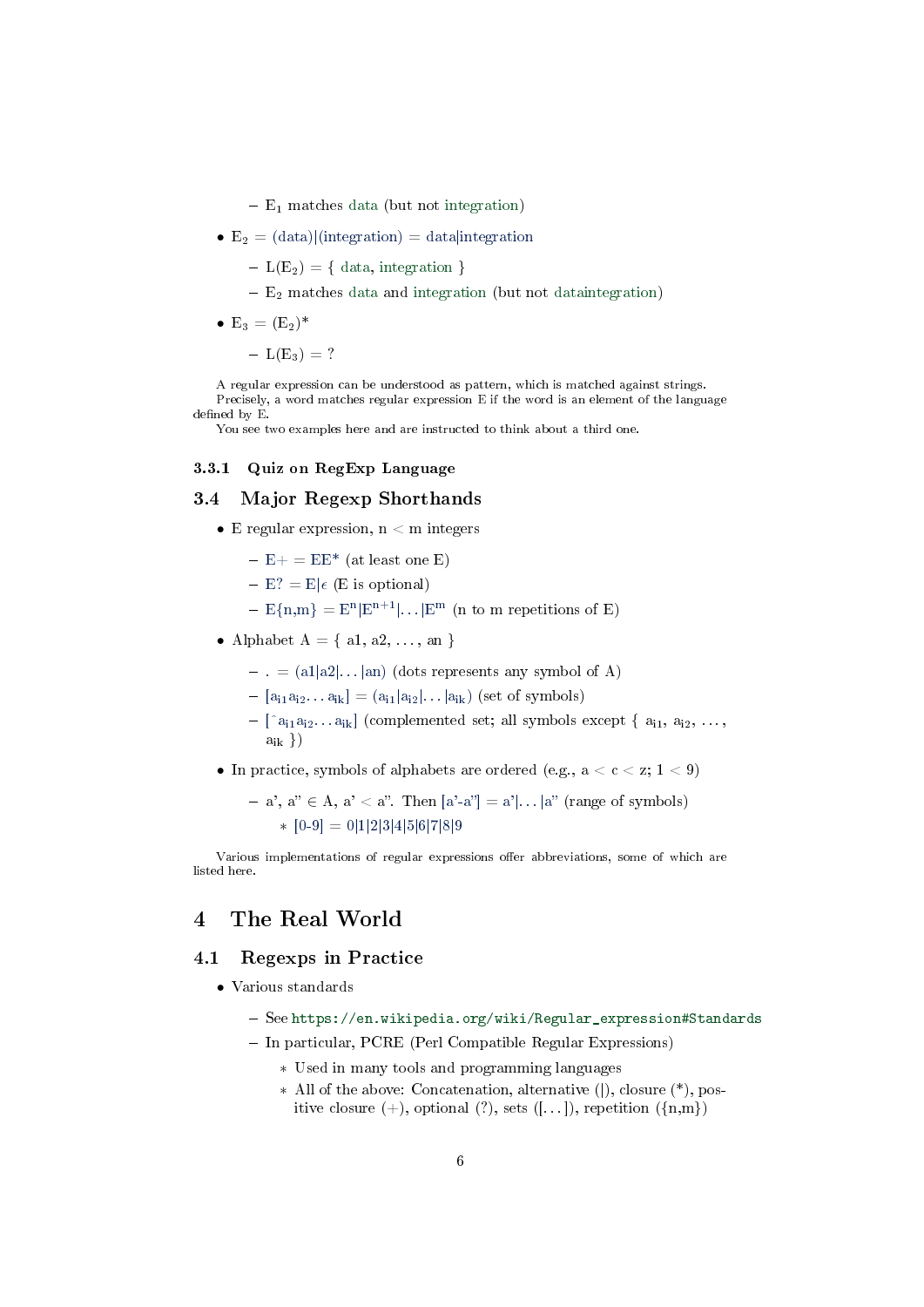- ∗ And more: Matching at beginning/end of word/line (^ and \$), character classes (predefined expressions for words, numbers, whitespace, ...), look-ahead, look-behind, grouping and backreference (parentheses and numbers) . . .
- $-$  E.g.:
	- ∗ data matches data integration and MIS and data warehousing
	- ∗ -data matches data integration but not MIS and data warehousing; data\$ matches neither
	- $\star \ \{d \text{ matches single digit, which is } [0-9]$ , which is  $(0|1|...|9)$
	- ∗ [1-9]\d\* matches positive integers without leading zeros
	- ∗ [hc]?at matches hat, cat, and at.

Different implementations provide different shorthands, some of which are recognized as standards. Here, you see initial pointers.

You may want to try out the given examples, for which the next slide contains suggestions.

#### 4.2 Learning Regexps

- $\bullet$  Lots of free software tools to build regexps and verify their effects
- Some examples
	- <https://regexr.com/>
	- $-$  M-x regexp-builder in [GNU Emacs](https://www.gnu.org/software/emacs/)
	- Next slide in Python
		- ∗ Live code execution, editable
			- · Based on in-browser Python implementation [\(skulpt\)](http://skulpt.org/), not complete
	- Try out [Jupyter](https://jupyter.org/) notebooks (or [Emacs IPython Notebook\)](https://github.com/millejoh/emacs-ipython-notebook)
		- ∗ Web application for documents with live code, visualizations, documentation
			- · Support for lots of languages
			- · Conversations with and about data

Different resources are available to learn more about regular expressions. I recommend that you try out some patterns in tools of your choice.

#### 4.2.1 Regexps in Python

```
import re # See https://docs.python.org/3/library/re.html
m1 = re.search("^Data", "Data Integration")
print("Match: '{}'".format(m1.group(0))) # Group 0 is entire match
m2 = re.search("^Data", "MIS and Data Warehousing")
if m2 is None:
    print("No match.")
```
This Python code searches for the pattern "Data", but only at the beginning of strings as the regular expression starts with the hat symbol.

Note that this presentation embeds a software called [klipse,](https://github.com/viebel/klipse) to enable live code execution. Thus, you can click into the code, edit it, and see results in the output section.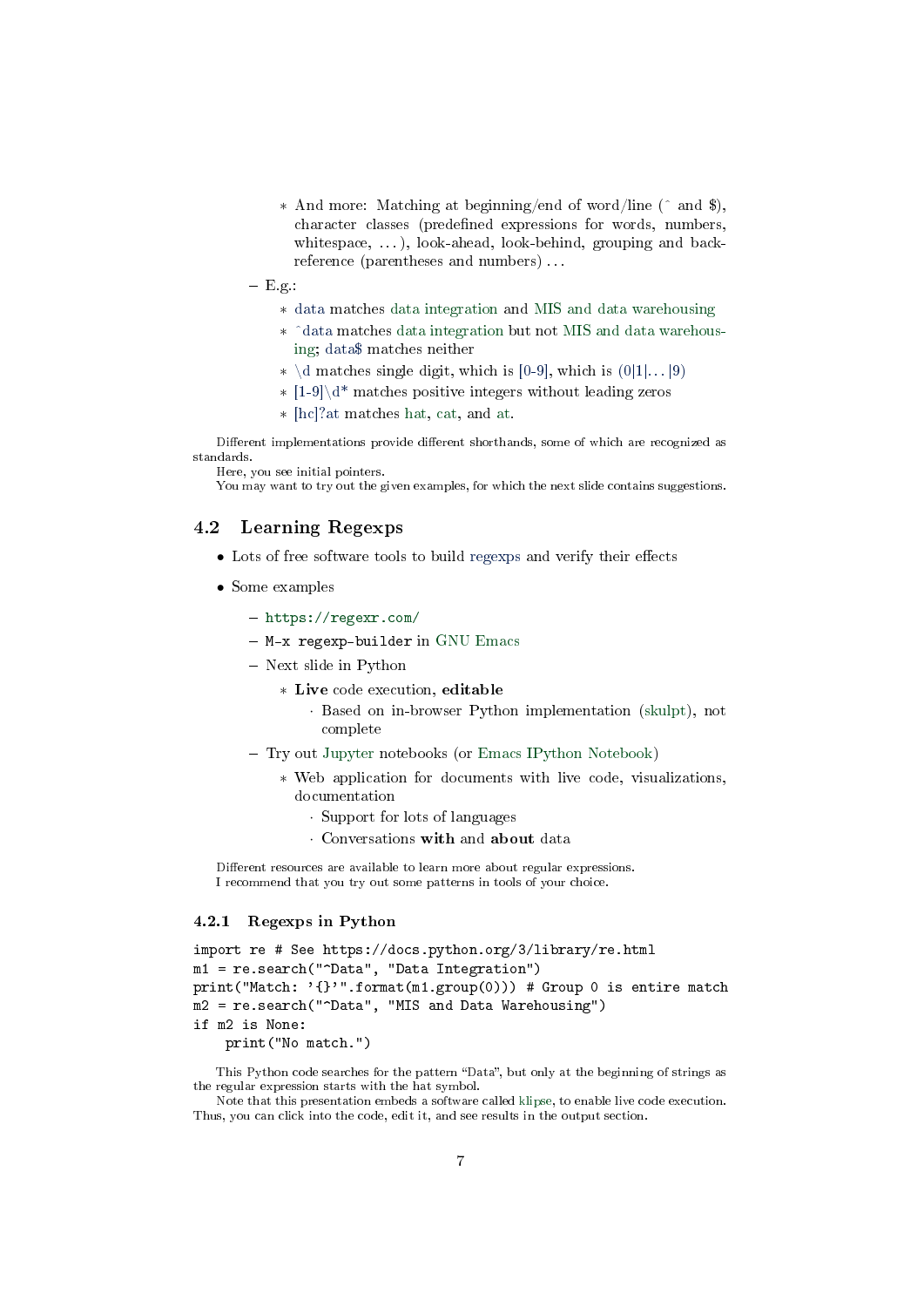### 4.3 Regexp Example: E-Mail

- See <https://www.regular-expressions.info/email.html>
- $\widehat{[A-Z0-9,\setminus\frac{9}{2}+-]}+\mathbb{Q}[A-Z0-9,-]+\\ \widehat{[A-Z]}{2,4}$ 
	- $-$  To be used with case-insensitive matching
- Design decisions
	- Match most real addresses but not all
		- ∗ Only ASCII allowed here
	- Also allow some invalid strings
		- ∗ Multiple subsequent dots are allowed
	- Don't care about domain names
		- ∗ Could explicitly specify alternatives for top-level domains (TLDs), e.g., .museum missing but .asfg allowed

Here you see a sample regular expression to match e-mail addresses, for variants of which you find discussions on the mentioned web page.

I suggest that you think about the regular expression and read the web page.

#### 4.4 Patterns with Regexps

- Regexp for telephone numbers?
	- One expression matching both examples:
		- $* +49-251-83-38150$
		- ∗ +49 251 83 38151
- Different regexp for alternative format?

#### $-$  (0251) (83) 38158

Please think about regular expressions for telephone numbers.

Sometimes different parts are separated by spaces, sometimes by hyphens, sometimes by parentheses.

I suggest that you construct regular expressions for the examples shown here, which we will revisit in class. Also, discuss the matching accuracy similarly to the discussion for e-mail addresses mentioned on the previous slides.

Note that the plus sign as well as parentheses have a special meaning, which implies that you need to escape them. Please figure out how to do so on your own.

# <span id="page-7-0"></span>5 Learning Objectives

- Explain what regexps are and where they are useful
- Give examples for what regexps can and cannot do
	- $-$  In general
	- Matching accuracy
- Read and write regexps for sample use cases
	- Enumerate their languages